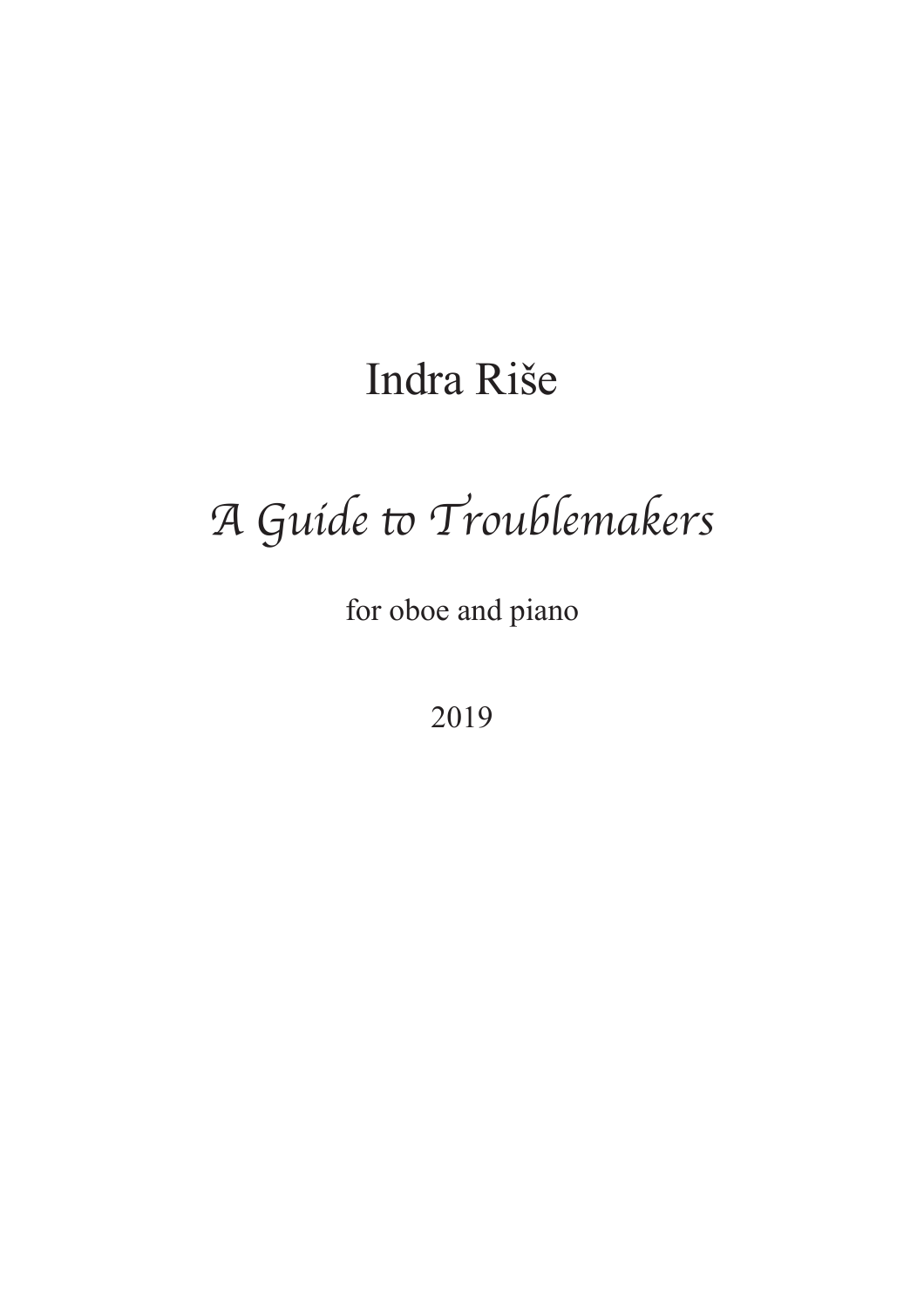#### PROGRAME NOTE

Inspiration for music I got from the book for children "Little house Monsters" by Croatian writer Stanislav Marijanovič. It is Guide to Troublemakers.

These are non-creatures who live in our homes and cause a variety of troubles stumbling, crushing, twitching and stumbling, not only in children, but also in adults.

#### **I.Sneeze-Man.**

A very unpleasant guest because it makes everyone sneeze and sniff.

#### **II.O-how-nice**

lives behind mirrors. He also hides in shop windows of big shops. As soon as you - the person notice your reflection - the O-how-nice seems to be numb to you.

#### **III.Me-and\_Me**

This Troublemaker is attacking unexpectedly, scandalizing his favorite slogan "My, my, my!"

#### **IV. Three Lazy-bones**

Sleep, sleep ... sleep for a while ... Pillowson. Tomorrow, tomorrow, tomorrow ... Tomorrow is also the day ... Tomorrow You know, it won't be any fun if you pull out of the nest now! The most urgent jobs don't seem to be as urgent, and they can be postponed quite simply. But drive these bastards out of your bed - look! Get up and start a new, beautiful, busy day!

#### **V. Chatterbox**

As soon as you pick up the phone at some home,

Chatterbox can get stuck there and inventions hide in the handset.

His favorite food is gossip:

fresh, half-baked, well-aged, with vinegar and sugar - any type of gossip and all come together. Sometimes after a call, hanging up,

it turns out that we spent a whole hour feeding the Chatterbox...

Indra Riše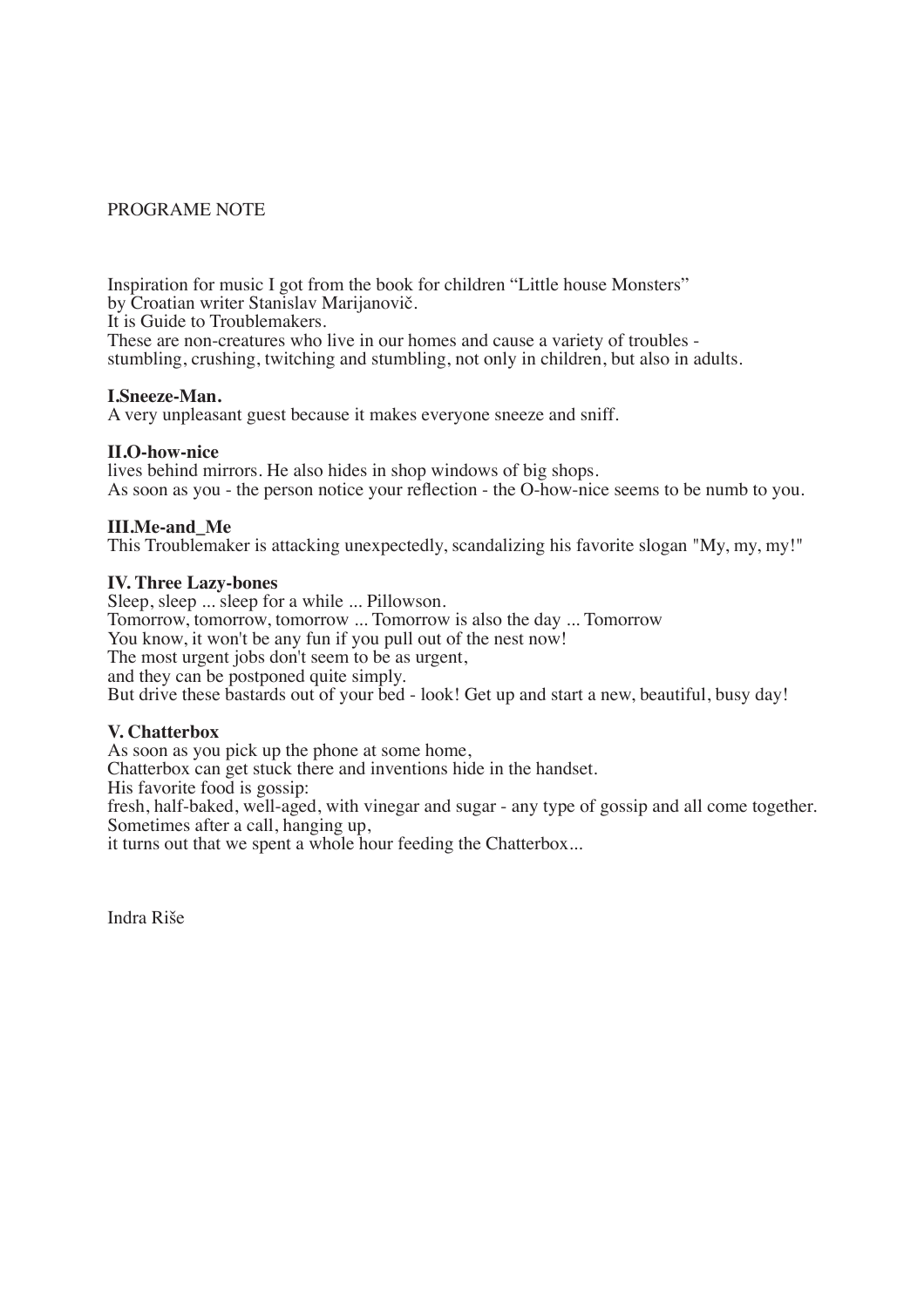### Score *I. Sneeze-Man*

Indra Riše 2019

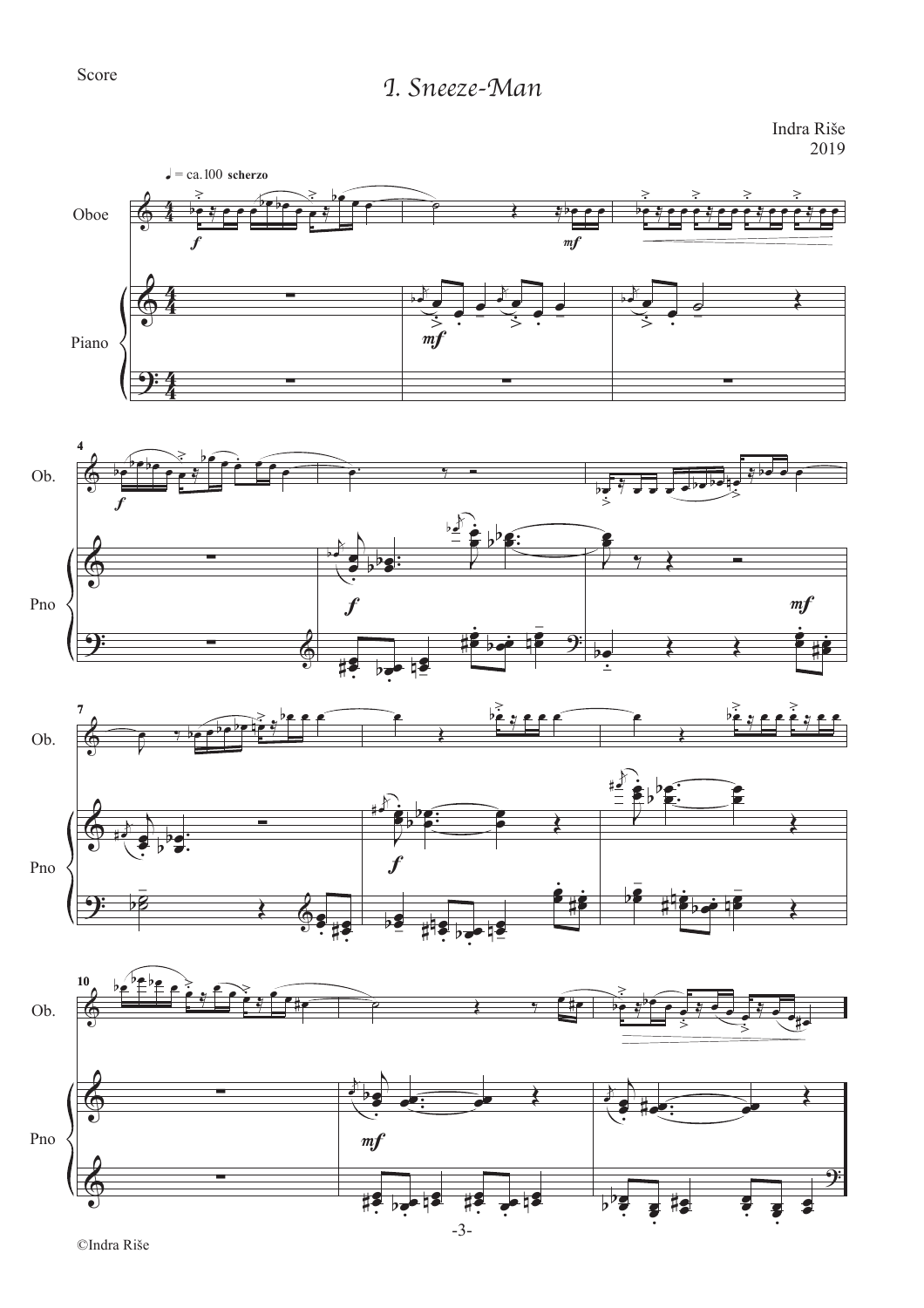